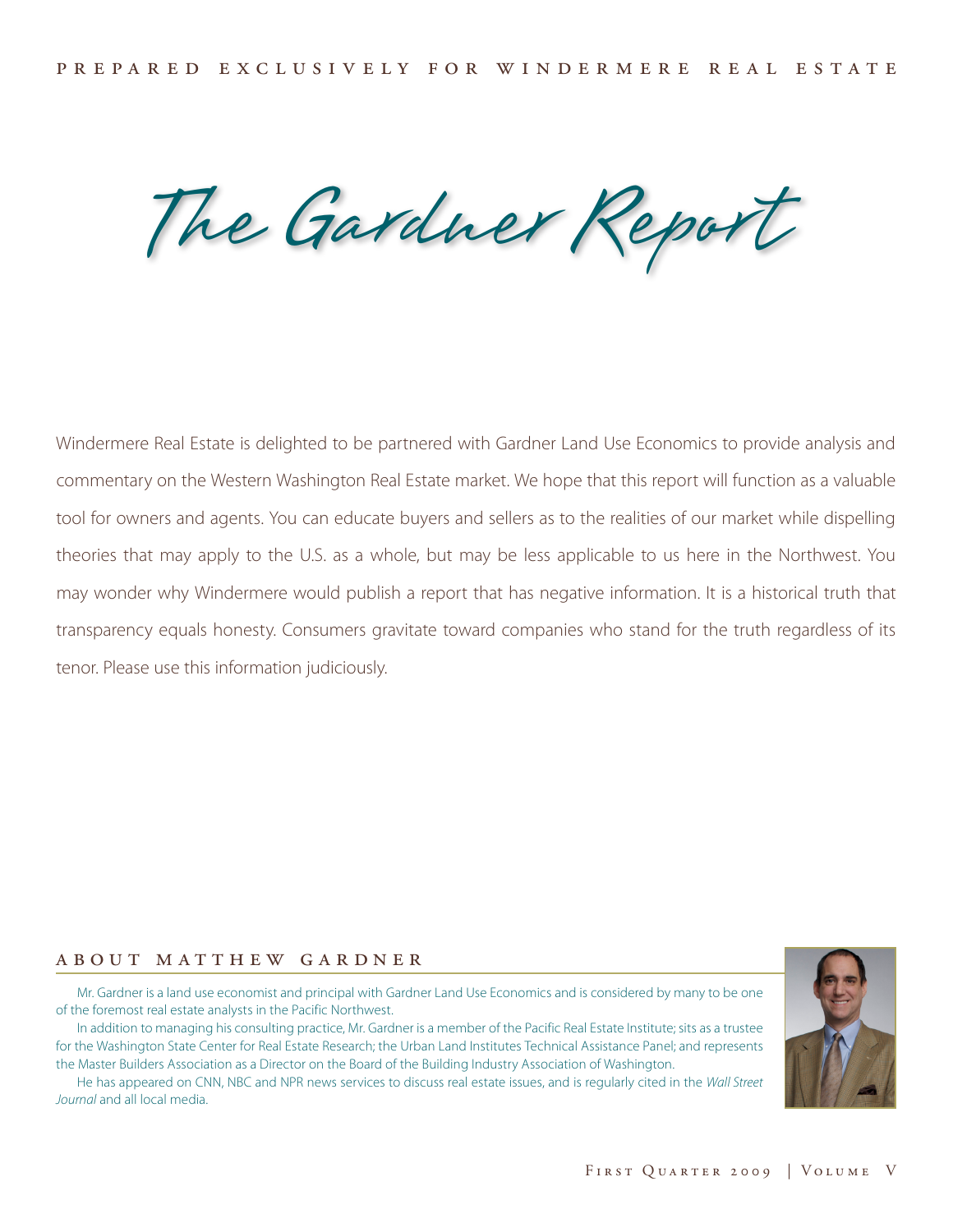# regional economics

Unfortunately, the full force of this recession is now with us. Our study into employment trends shows that only Grays Harbor, Kittitas and San Juan counties recorded year over year employment growth between March 2008 and March 2009; slim pickings indeed.

Approximately 100,000 private sector jobs were lost over the past 12-month period, equally split between goods-producing and service-producing sectors. As is to be expected, construction was a large component of this decline, as were trade, transportation and utilities, manufacturing and retail. Professional and business services also saw steady declines.

If there is a bright spark to this, however, it is that we are seeing a slight slowdown in layoff notices. This is important as the adage goes that companies need to "stop firing before they start hiring." It is too early to call whether we have seen the worst of the job losses, but I will stick my head out and say that the second half of the year will be better than the first for our employment situation.

#### **NON AGRICULTURE EMPLOYMENT SITUATION**

### **PERCENT CHANGE IN ANNUAL EMPLOYMENT**

| County                            | Growth (in thousands)<br>Mar 08 - Mar 09 | Growth<br>Rate |
|-----------------------------------|------------------------------------------|----------------|
| Bellingham MSA (Whatcom)          | $-2,880$                                 | $-2.8\%$       |
| Bremerton/Silverdale MSA (Kitsap) | $-5,600$                                 | $-4.7%$        |
| Clallam                           | $-380$                                   | $-1.4%$        |
| Cowlitz                           | $-2,180$                                 | $-5.3%$        |
| Grays Harbor                      | 40                                       | 0.1%           |
| Island                            | $-160$                                   | $-0.5%$        |
| Jefferson                         | $-220$                                   | $-1.7%$        |
| King                              | $-23,600$                                | $-2.3%$        |
| Kittitas                          | 150                                      | 0.8%           |
| l ewis                            | $-510$                                   | $-1.8%$        |
| Mason                             | $-160$                                   | $-0.7%$        |
| Olympia MSA (Thurston)            | $-860$                                   | $-0.7%$        |
| San Juan                          | 170                                      | 2.2%           |
| Skagit                            | $-2,870$                                 | $-5.2%$        |
| Snohomish                         | $-8,010$                                 | $-2.3%$        |
| Tacoma MSA (Pierce)               | $-10,090$                                | $-2.7%$        |



*Not Seasonally Adjusted*

### **UNEMPLOYMENT RATE COMPARISON**

| <b>Metropolitan Area</b>          | <b>Employment</b> | <b>Unemployment</b><br>Rate |
|-----------------------------------|-------------------|-----------------------------|
| Bellingham MSA (Whatcom)          | 105,140           | 9.0%                        |
| Bremerton/Silverdale MSA (Kitsap) | 119,440           | 8.7%                        |
| Clallam                           | 28,150            | 11.3%                       |
| Cowlitz                           | 41,150            | 15.0%                       |
| Grays Harbor                      | 29,200            | 14.1%                       |
| Island                            | 31,840            | 9.1%                        |
| Jefferson                         | 13,200            | 9.5%                        |
| King                              | 1,034,830         | 8.0%                        |
| Kittitas                          | 19,150            | 10.0%                       |
| Lewis                             | 29,130            | 14.4%                       |
| Mason                             | 24,550            | 11.7%                       |
| Olympia MSA (Thurston)            | 127,920           | 8.5%                        |
| San Juan                          | 7,920             | 7.7%                        |
| Skagit                            | 53,190            | 10.8%                       |
| Snohomish                         | 353,580           | 9.7%                        |
| Tacoma MSA (Pierce)               | 380,790           | 10.6%                       |

### **UNEMPLOYMENT RATE COMPARISON**

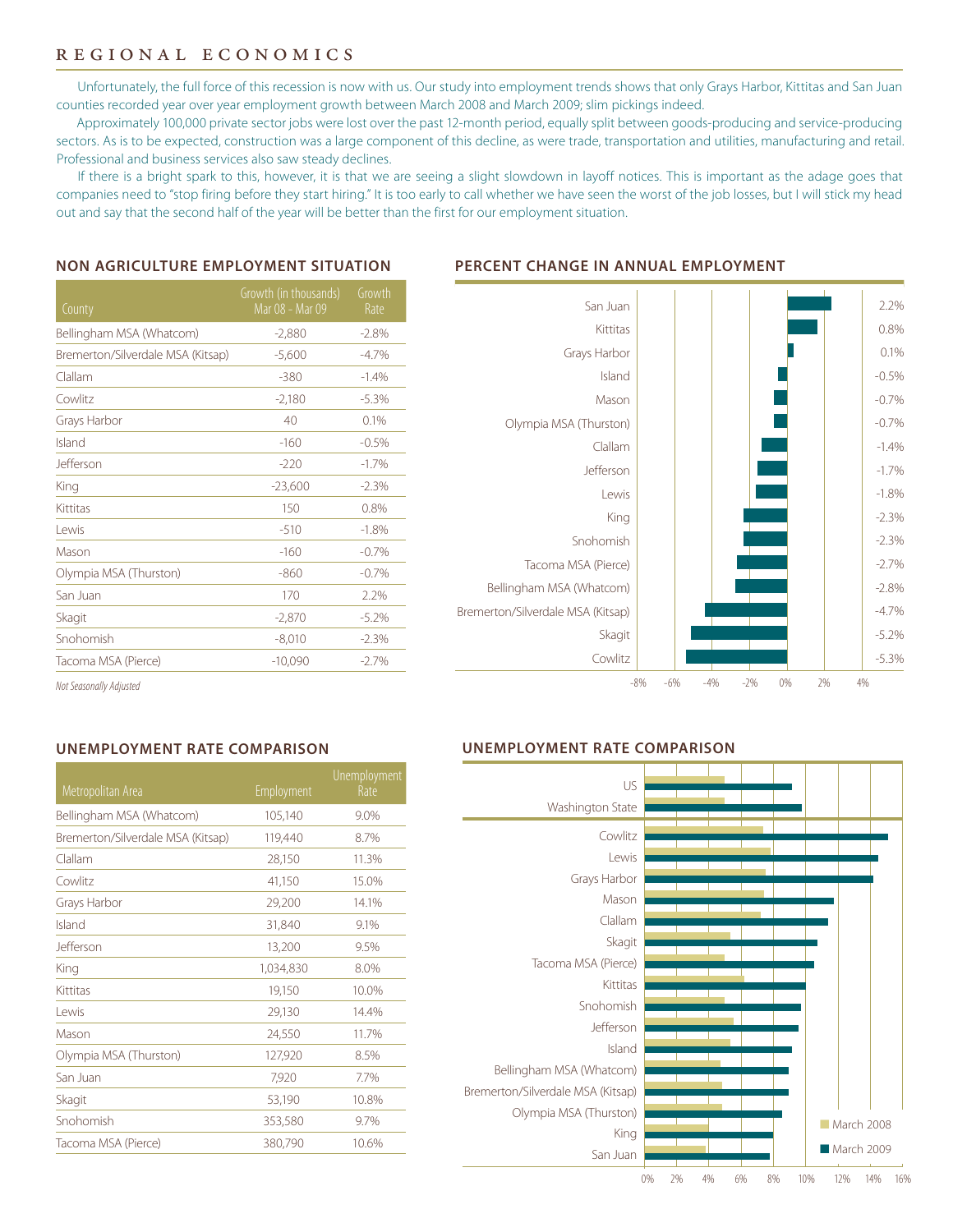# regional real estate

Transactions totaled 7,862 in the first quarter of 2009, a figure 35 percent lower than in first quarter of 2008. Continuing the pattern we discussed in the previous quarter's report, declines in velocity appear to have stalled. This is good, as it may indicate a bottom to our market. Additionally, we continue to be encouraged by the across-the-board declines in inventory levels. Every county, other than San Juan and Jefferson, saw declining levels of available single family product. Pending sales, a good indicator of market stability when taken in context with available inventory, saw a decline of just 4 percent over the same period in 2008. If we counter this with a 14 percent decline in total active inventory, the result leads us to believe that the signs of a bottoming market might be upon us.

It is no surprise to see that annualized price changes indicate that our area's home values are down by 11.5 percent<sup>1</sup> year-over-year and 4.7 percent over the previous quarter. Green shoots can be seen, however, as there is a tangible slowing in the pace of price depreciation as more bargains were being found. We will be very interested to see what the late spring brings and whether we continue to see a plateau being reached. I expect that we will still see declines but, again, at levels that are not in excess of the current quarter with the second half of the year showing more tangible stability. *1 Excluding San Juan County as the sampling was insignificant (4 transactions) and the median price almost tripled.*

## **CLOSED SALES ACTIVITY EXISTING SINGLE-FAMILY & CONDO**

| County       | Year-to-Date<br>Mar 09 | Year-to-Date<br>Mar <sub>08</sub> |
|--------------|------------------------|-----------------------------------|
| King         | 3,020                  | 4,955                             |
| Snohomish    | 1,218                  | 1,989                             |
| Pierce       | 1,427                  | 1,906                             |
| Kitsap       | 451                    | 579                               |
| Mason        | 69                     | 125                               |
| Skagit       | 172                    | 281                               |
| Grays Harbor | 116                    | 144                               |
| Lewis        | 87                     | 136                               |
| Cowlitz      | 114                    | 142                               |
| Thurston     | 538                    | 711                               |
| San Juan     | 14                     | 32                                |
| Island       | 145                    | 202                               |
| Kittitas     | 48                     | 96                                |
| Jefferson    | 42                     | 70                                |
| Whatcom      | 360                    | 591                               |
| Clallam      | 41                     | 88                                |

## **PERCENT CHANGE IN YTD CLOSED SALES**



### **SALES PRICE SINGLE-FAMILY & CONDO**

| Metropolitan Area    | Growth Rate<br>Mar-Mar | Net Growth<br>(in thousands of dollars) |
|----------------------|------------------------|-----------------------------------------|
| King                 | $-17.3%$               | $-70.0$                                 |
| Snohomish            | $-9.0\%$               | $-30.1$                                 |
| Pierce               | $-11.6%$               | $-30.0$                                 |
| Kitsap               | $-11.2%$               | $-31.1$                                 |
| Mason                | $-33.0%$               | $-64.0$                                 |
| Skagit               | $-11.8%$               | $-32.0$                                 |
| Grays Harbor         | $-2.5%$                | $-3.6$                                  |
| l ewis               | $-11.0%$               | $-20.5$                                 |
| Cowlitz              | $-2.4%$                | $-4.5$                                  |
| Thurston             | $-4.0%$                | $-9.9$                                  |
| San Juan             | 182.2%                 | 750.5                                   |
| Island               | $-4.4%$                | $-11.5$                                 |
| Kittitas             | $-12.0%$               | $-28.3$                                 |
| Jefferson            | $-22.9%$               | $-71.1$                                 |
| Whatcom              | $-3.0%$                | $-7.9$                                  |
| Clallam              | $-16.7%$               | $-44.0$                                 |
| <b>Median Prices</b> |                        |                                         |

## **HOME PRICE GROWTH RATE**



continued on back page